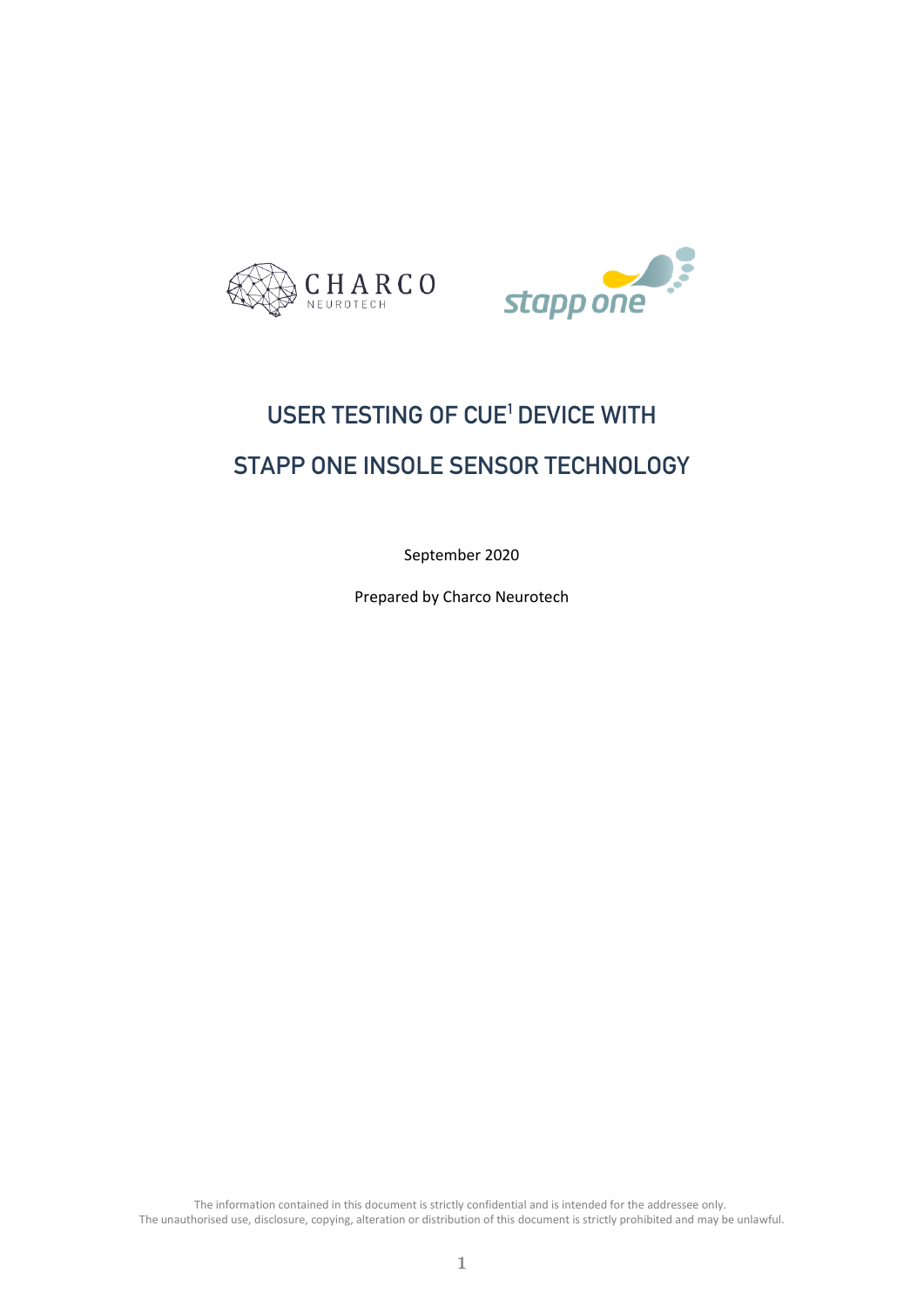#### **Abstract**

*Charco's user testing for the CUE<sup>1</sup>device was carried out with Stapp one insole technology in a joint UK-Austria collaboration. Data was collected of 5 participants with Parkinson's disease showing gaitrelated symptoms. Objective features to assess gait in Parkinson's disease (peak heel pressure, double support time and gait symmetry) were extracted. Results indicated that participants made promising improvements in gait whilst using the CUE<sup>1</sup>device, with 100% of participants improving in at least one feature.*

# **1. Introduction**

## **1.1 CUE<sup>1</sup>**

Since Professor Charcot first noticed the benefit of vibration on people with Parkinson's in the 19th century, the scientific community has developed a deeper understanding of how movement is controlled neurologically, including the role of sensory input and how this goes wrong in Parkinson's.

Current research indicates that vibrotactile stimulation may counter-act the movement symptoms seen in Parkinson's [1][2], leading to the potential for better quality of life for those suffering from the disease. CUE<sup>1</sup> uses the science of vibrotactile stimulation through a non-invasive wearable device that sits on the sternum, relieving Parkinson's movement symptoms like slowness and stiffness. The vibrations are produced in a specialised pattern developed through extensive research and testing with people with Parkinson's.

Through the pattern's wave shape and frequency, the device delivers two scientifically validated non-invasive Parkinson's therapies in a combination unique to this device; focused stimulation and cueing [3]. While the precise mechanisms by which these therapies work to improve movement symptoms in Parkinson's is not completely understood, the scientific literature as well as our own user testing demonstrates their efficacy.

Previous user testing provided promising insights into the benefits of CUE<sup>1</sup>. Users had an average time improvement of 16% when using the device across several different tasks designed to assess stiffness and slowness. Participant's subjective experience also greatly improved, claiming that their movement was 'smoother', 'better co-ordinated', and 'under more control'. In this report, an attempt is made to lay the groundwork for using objective measurements to assess changes in gait-related symptoms while using CUE<sup>1</sup>. This was done with the aid of technology provided by Stapp one.

#### **1.2 Stapp one**

Stapp one's device is a sensor-based shoe insole, which measures movements relatively with a combination of pressure sensors and Inertial Movement Unit (IMU) sensors. The 12 integrated pressure sensors allow for spatiotemporal pressure calculations, whilst the IMU sensors measure the acceleration as a function of time. Data can be analysed through Stapp one's proprietary software, where automatic analysis reports can be generated, or exported in CSV format. Figure 1 shows an example reported generated by Stapp one's software.

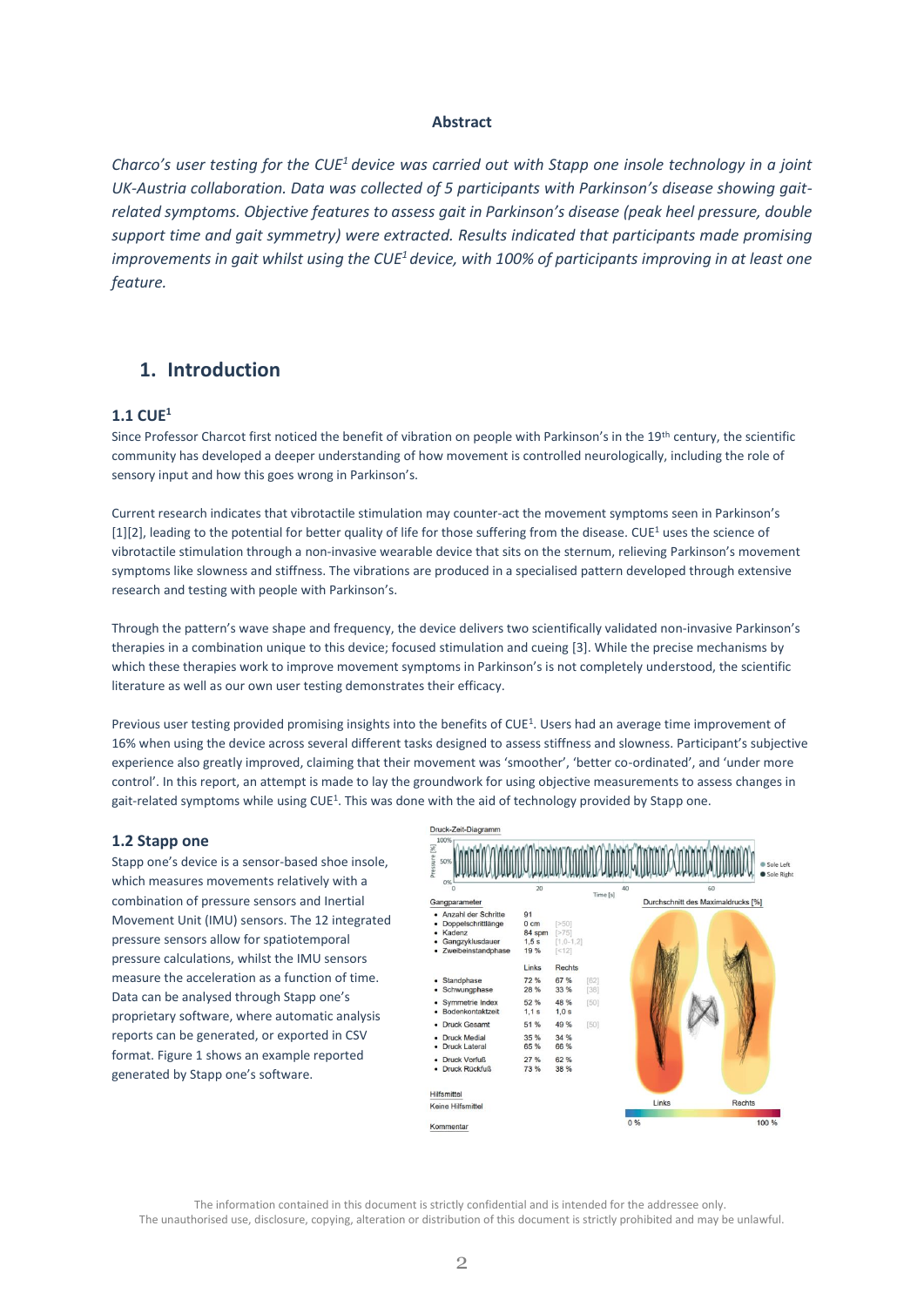## **1.3 Literature**

Examples of the use of sensor-based insoles in the context of Parkinson's disease can be found extensively in literature. Previous studies have attempted with varying success to extract objective gait-related features that can both correlate with symptom severity and discriminate between People with Parkinson's (PwP) and healthy individuals. Successful studies have seen a significant correlative reduction in walking velocity [4][5], stride length [4][6][12] and peak heel pressure [7][8][9][10], and an increase in double support time (the proportion of time during walking that both feet are on the ground) [11][12] and gait asymmetry [13][14] for gait-disturbance in Parkinson's.

## **2. Methods, Results & Discussion**

#### **2.1 Methods**

6 participants with Parkinson's disease were recruited for the joint Charco-Stapp one user testing. All participants were volunteers and provided consent and signed waiver forms. The experiment was done in a non-clinical setting. The widely accepted symptom assessment system, MDS Unified Parkinson's Disease Rating, was used to assess symptoms with and without CUE<sup>1</sup>. Testers completed a Timed-Up-and-Go (TuG) 3m test for both conditions whilst wearing a Stapp one insole. 1 participant was removed from the study for scoring normal gait on the pre-device UPDRS assessment. With the remaining five participants and the use of Stapp one's technology, the mean of the peak medial heel pressure, the double support time and the gait symmetry were then calculated from the insole data.

#### **2.2 Results**

The peak medial heel pressure for each participant and foot is plotted in Figure 2, while the double support time and UPDRS scores are plotted in Figure 3, and the gait symmetry is plotted in Figure 4. Figure 2 shows unanimous improvement in the medial peak heel pressure of the right foot and 3 out of 5 participants demonstrating improvement in both feet while using the device. Figure 3 cross-analyses the subjective UPDRS scoring Q3.10 (gait) against the double support time. For every participant using the CUE<sup>1</sup>, the measurements either improved or remained the same. For 2 of the 5 participants, the UPDRS and double support time both showed improvements. In Figure 4, the gait symmetry is plotted. 4 of the 5 participants already displayed near-perfect or perfect symmetry at baseline, rendering these results inconclusive. However, for the participant with more significant asymmetry, a noticeable improvement was observed.



The peak medial heel pressure of both feet for those with initial non-zero gait on the UPDRS

Figure 2: The peak medial heel pressure plotted for each foot and each participant with non-zero gait on the predevice UPDRS assessment, with and without CUE<sup>1</sup>.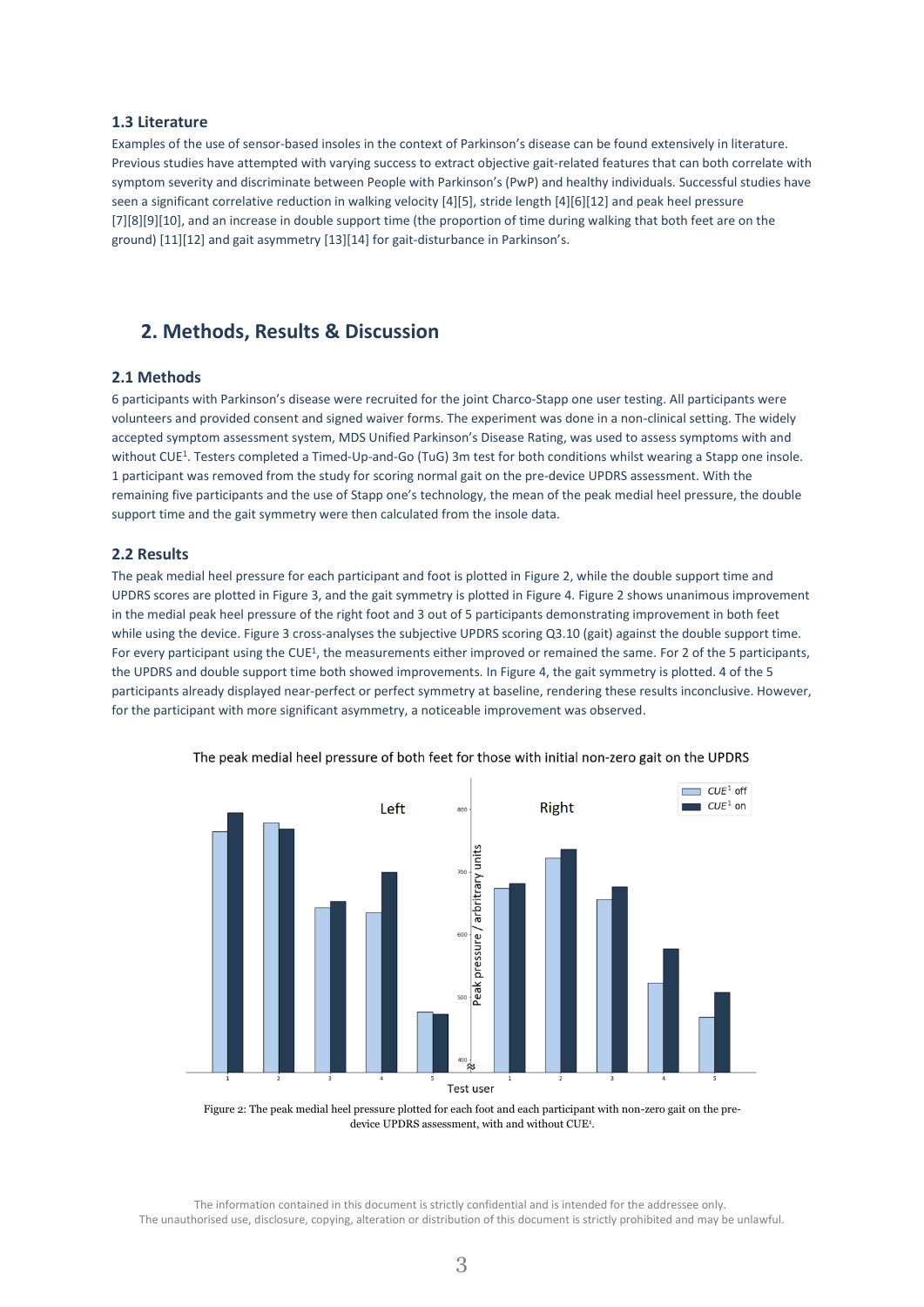

Figure 3: The double support time and UPDRS 3.10 scoring (gait) with and without CUE<sup>1</sup>.



Figure 4: The gait symmetry as a percentage is plotted for each of the five participants, with and without CUE<sup>1</sup>.

### **2.3 Discussion**

Figure 2,3 and 4 provide promising support to the notion that the gait-related benefits of CUE<sup>1</sup> can be seen in objective measurements backed by literature. While Figure 2 does not show unanimous improvement in the medial peak heel pressure across both feet, it should be noted that gait-related symptoms of Parkinson's disease can often be one-sided. Non-improvements or small decreases in peak pressure would hence be expected in an asymptomatic leg due to random error.

Figure 3 shows promising improvement in double support time across three participants when using the CUE<sup>1</sup> device and no change across the other two. Two of the three participant's improvement were corroborated with an improvement in the UPDRS. This could indicate a potential lack of sensitivity in the UPDRS scoring. The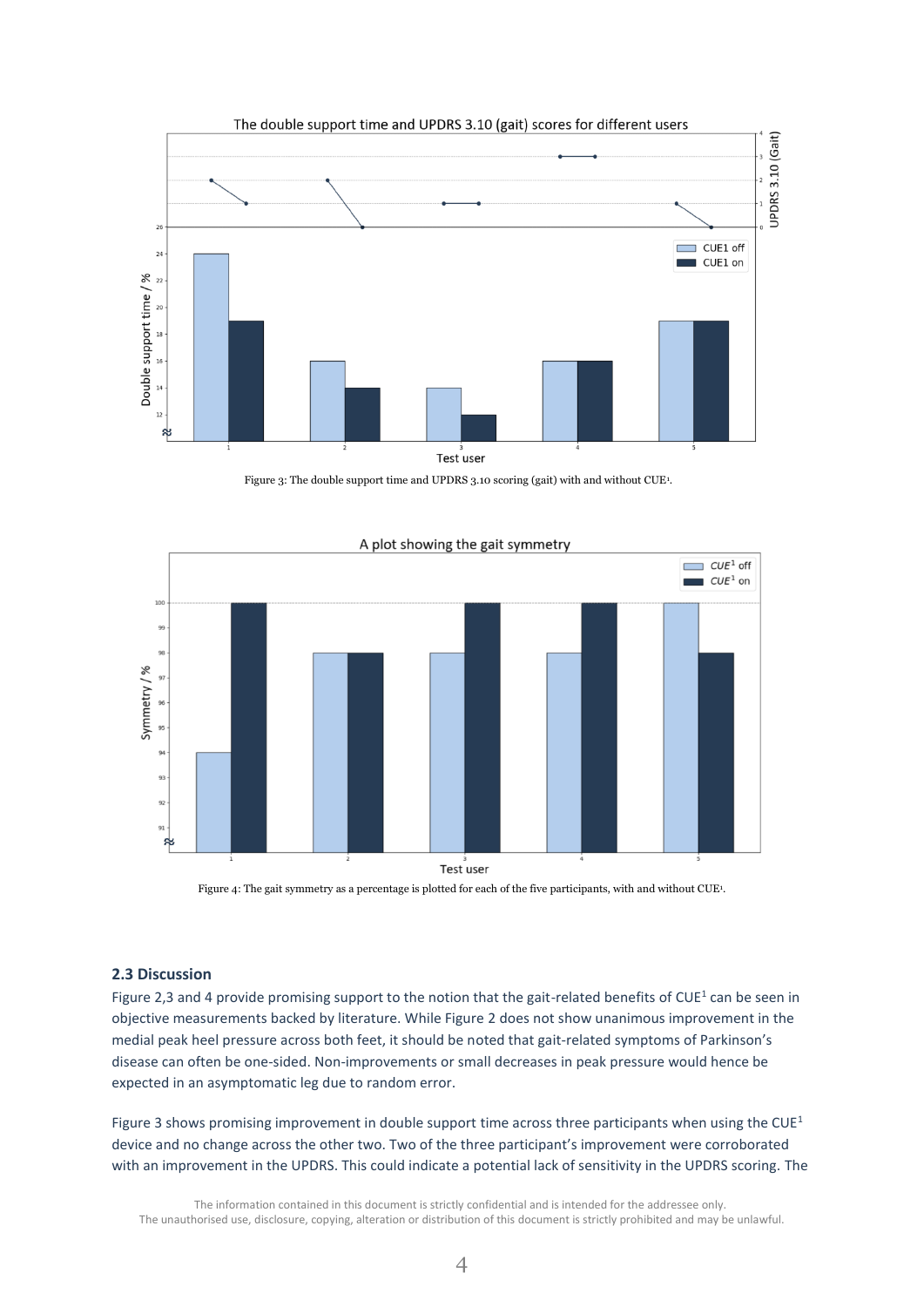scale is only capable of rating gait symptom severity as an integer between 0 and 4 but the majority of PwP have ratings of between 0 and 2, leaving little room for quantifying improvements in symptoms.

Figure 4's data is inconclusive. While only participants with gait-related symptoms were picked for this study, the results from gait symmetry showed that 4 out of the 5 participants had near perfect or perfect gait symmetry. A difference of 49 to 50 is not significant and hence this analysis raises an issue with using gait symmetry as an objective gait-related symptom measurement. However, the single participant with significant asymmetry, Participant 1, did show marked improvement in symmetry when using the CUE<sup>1</sup> device. This suggests that while symmetry measurements are not particularly useful for a representative cohort of PwP, they could be useful for those with particularly asymmetrical gait.

While these measurements have been taken under the TuG 3m experimental condition, which is a standardised test used to assess Parkinsonian gait, free and longer-distance walking could be significantly more useful in the context of objective measurement.

# **3. Conclusion**

In conclusion, the use of Stapp one's insole technology has been used to test the efficacy of CUE<sup>1</sup> in improving gait-related symptoms via objective metrics that in the literature have been shown to correlate with the severity of Parkinson's symptoms. **The findings were promising, with 100% of participants showing improvement across at least one of the metrics, and 60% showing improvement across two metrics (peak medial heel pressure and double support time).** The third metric, gait symmetry, had near perfect scores for 4 of the 5 participants and hence proved inconclusive across the cohort. However, for the one participant with asymmetrical gait, a marked improvement was seen. Further work needs to be done to assess if these results can be reproduced in a clinical setting, however these preliminary results provide promising evidence that CUE<sup>1</sup> is successful at improving gait-related symptoms in people with Parkinson's disease.